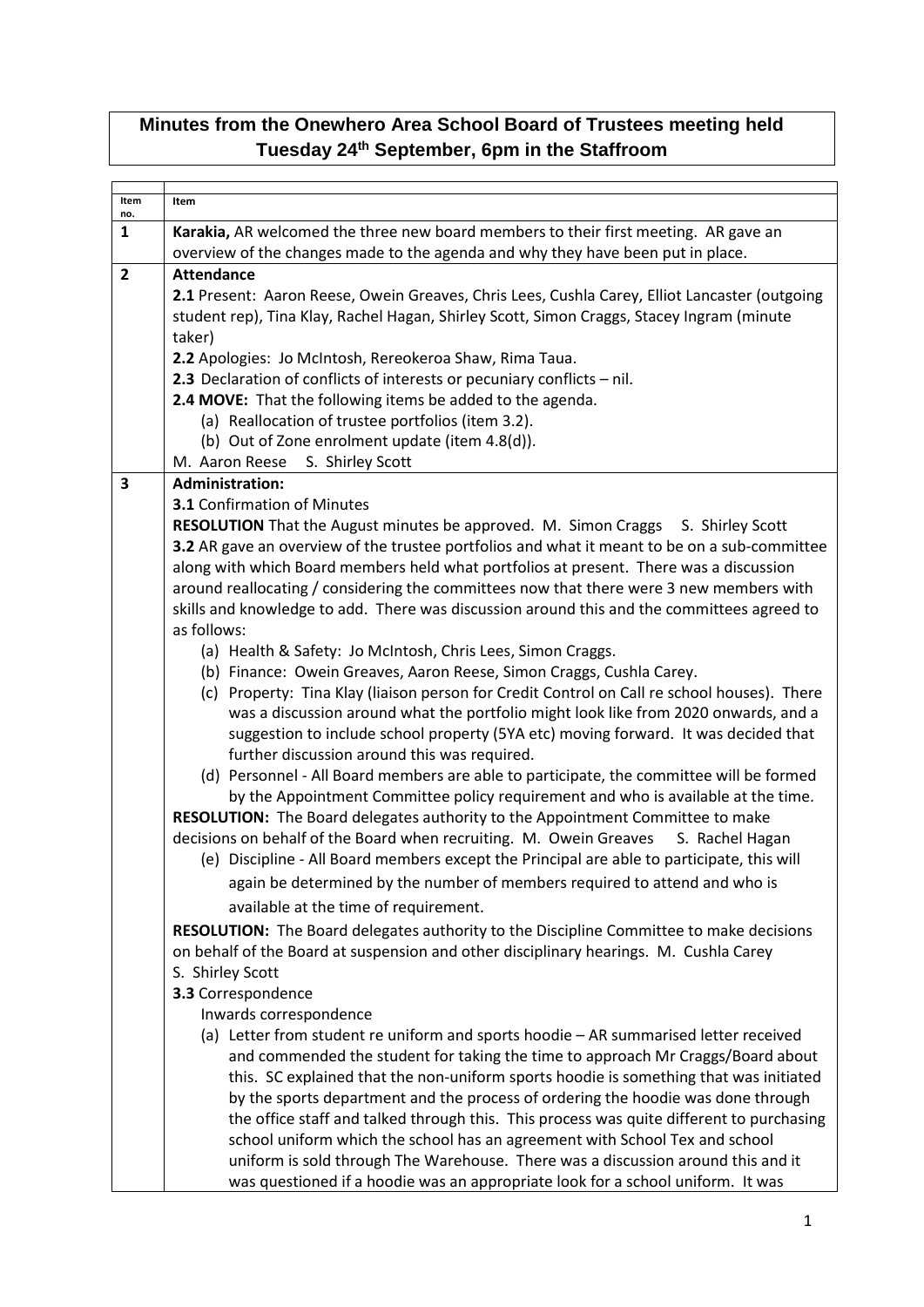|   | agreed that if a uniform review was to be conducted it should be looked at in its                |
|---|--------------------------------------------------------------------------------------------------|
|   | entirety not by an individual piece. Given it had been some time since the uniform               |
|   | was reviewed it was determined that a uniform review should be carried out in the                |
|   | first half of 2020.                                                                              |
|   | (b) NZSTA News - August 2019 (issue 295)                                                         |
|   | (c) NZSTA - Constitution 2019                                                                    |
|   | (d) Education Gazette 2 September 2019 - vol 98 number 15                                        |
|   | (e) Education Gazette 16 September 2019 - vol 98 number 16                                       |
|   | (f) Email from Argest re Owners Inspections Confirmations                                        |
|   | Outwards correspondence - nil                                                                    |
|   | RESOLUTION That inwards correspondence be received. M. Chris Lees<br>S. Rachel Hagan             |
| 4 | <b>Monitoring and Review</b>                                                                     |
|   | 4.1 School house report - TK advised that last month she had reported that there were a          |
|   | number of required maintenance actions to be carried out (majority on one house). Kelsyn         |
|   | has actioned all of them except for back porch roof where water is getting in. This needs to be  |
|   | completed before Credit Control on Call can arrange an electrician to fix the light. Kelsyn will |
|   | also be obtaining quotes for work required under new regulations which come in to affect in      |
|   | 2021, Quotes to be obtained, put in budget for 2020 and work carried out in 2020. TK advised     |
|   | status of rents. TK advised that the element for one of the stoves is still being sourced by the |
|   | previous tenant. There was a discussion around the school houses to give the new members         |
|   | awareness of the school house portfolio.                                                         |
|   | 4.2 Whanau report - due to other school commitments (local curriculum meeting at marae),         |
|   | RT and RS not able to be present this evening therefore no verbal report given.                  |
|   | 4.3 The August financial reporting was tabled. AR gave the new members an update on where        |
|   | the budget was at, this had been revised/approved at the last meeting. This month's              |
|   | reporting shows the schools working capital at \$69K, this has fallen. There was a discussion    |
|   | around where this should ideally sit. AR continued that income is consistent through the year    |
|   | whereas expenses can be upfront at the beginning of the year. That there is a need to keep a     |
|   | close eye on this as there is no wriggle room. AR reports that the assets purchased this year    |
|   | are \$5K over the budget, this budget has now closed for the year. The \$5K overspend is talked  |
|   | through. The expense budgets that are currently tracking over or close to their limit were       |
|   | talked through. SC advised that the curriculum budgets will close before Labour weekend and      |
|   | gave an update on comms to staff.                                                                |
|   | RESOLUTION That the August 2019 financial report be accepted. M. Owein Greaves<br>S.             |
|   | Tina Klay                                                                                        |
|   | 4.4 Policies for Assurance:                                                                      |
|   | (a) SC assured the Risk Management policy.                                                       |
|   | (b) SC assured the Surrender & Retention of Property and Searches policy.                        |
|   | (c) Re the Swimming Pool policy, SC advised that the charge of \$70 detailed in the              |
|   | 'Community Use of the School Pool' policy needs to be changed to be in line with the             |
|   | 'Pool Use Contract' which is \$80. SC also advised that KF will be checking the first aid        |
|   | kit etc to ensure this is all in place before the pool opens.                                    |
|   | 4.5 The Health & Safety reporting was tabled.                                                    |
|   | SC advised that he has asked LH to report by Board meeting cycle as opposed to                   |
|   | calendar month. A question was raised around the incident with SR2 where the crisis              |
|   | team was involved. SC responded that this was to wrap around a student and make                  |
|   | sure plans were in place to deescalate, they were getting things in place.                       |
|   | It was asked what the index percentage needed to be to be compliant. SC responded                |
|   | 60%. It was highlighted that OAS was currently at 50% and when did we expect to be               |
|   | at 60% and be compliant. SC advised there were a number of areas that are still in               |
|   | amber, that this was a goal and something to work towards. SC continued that most                |
|   |                                                                                                  |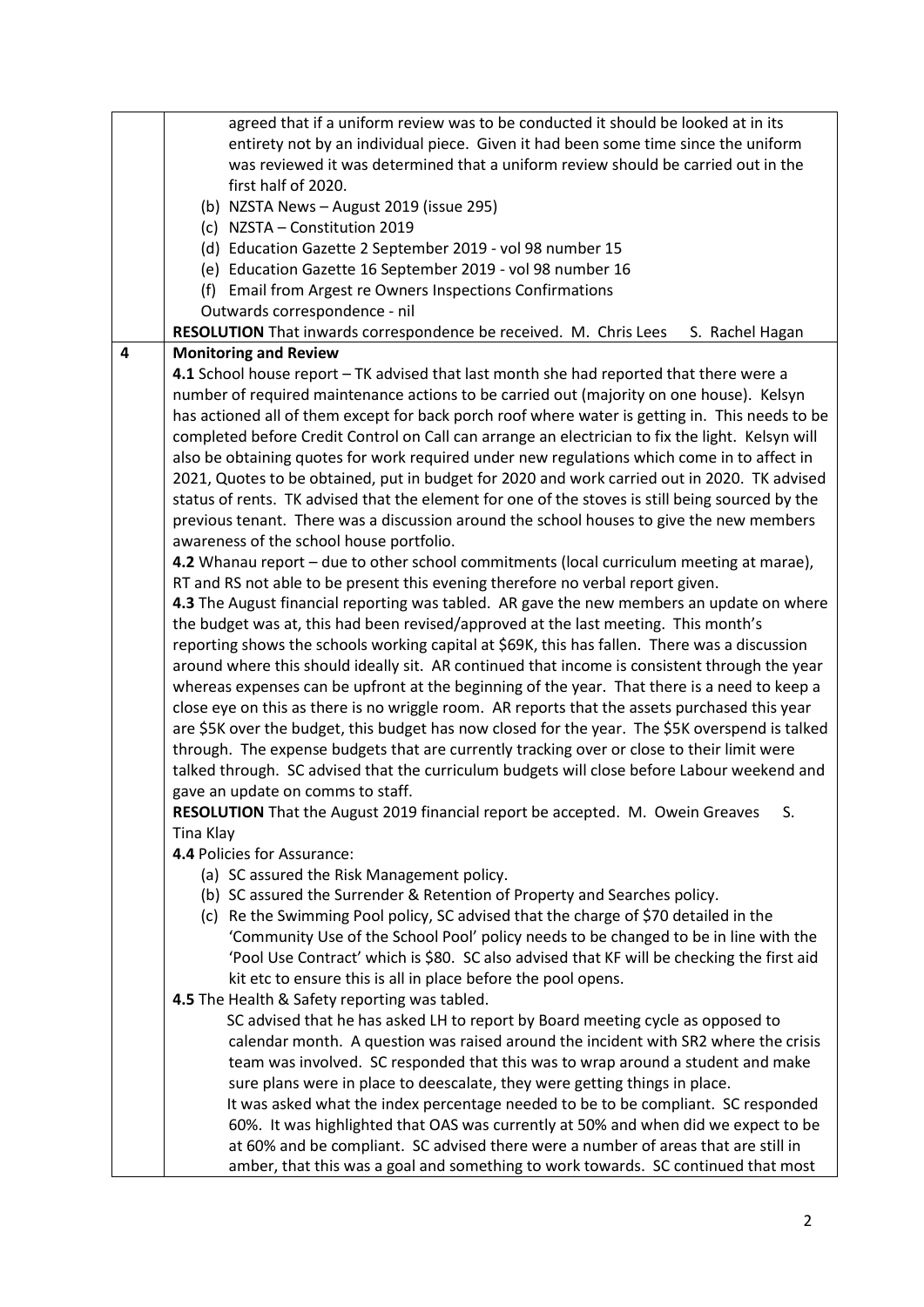organisations start around where OAS has and that they will identify one at a time, but it will take some time, indicating the end of next year. AR responds that there needs to be a clear target of when we want to be at a compliant level. AR continues that he can't see how we could approve the end of next year as being the timeframe. SC said he would have to stop working on other things to focus on this, that it was important but there were other things we do in school. A suggestion was made that SC delegate to the H&S committee to come back with a plan detailing how we get from here to being complaint and a committed timeframe to do so. Could also look at what can be put in place, prioritise the quick wins, and look to other schools who have the system to get advice.

 A query was raised around the volume of students having had pamol / Panadol, there was a brief discussion around this and it was highlighted that there had been a lot of sickness. A question was asked around the accident that occurred where a child had lost consciousness, SC said he had not been made aware of this accident however he had had a couple of days away from the office so could potentially have happened then and that he would need to look in to and follow up around this.

**RESOLUTION** That the Health & Safety reporting be received. M. Cushla Carey S. Tina Klay **4.6** Overnight trip proposals. Before the trips were considered there was a discussion around adding 'Potentially Hazardous (high risk) activities' to this approval process in line with EOTC requirements. And that the process of reviewing the RAMs be amended as per following: JL to review trip/activity and RAMs, ensure both documents are complete with all detail and ready for the H&S committee to review, H&S committee to then clarify any detail with JL (if required) and then make a recommendation to be provided to the Board at the same meeting the trip/activity is tabled at. There was a discussion raised if adding this extra step would impact on lead times, SC to communicate with staff around this change and to ensure RAMs are completed with the initial documentation. The below 3 trips will be carried over until the next meeting to go through the above process.

- (a) Yr 10 camp Cycle trip (Hauraki rail trail), 03/12/19 to 06/12/19 (submitted by Kiri Pengelly).
- (b) Yr 9 camp Moto moana camp, 03/12/19 to 06/12/19 (submitted by Jamie L'Huillier). SC advised that there may not be RAMs for this camp if it falls under the school's standard operating procedures.
- (c) 2020 Ski Trip, Whakapapa Ski Field, 20/09/2020 to 23/09/2020
- (d) **RESOLUTION** As per email correspondence (15/09/2019), the RAMS for the following 3 activities have been reviewed and these overnight trips are now approved. The approved trips being: (1) Yr 12 Outdoor Ed in Leadership – Great Barrier Island, 29/09/19 to 01/10/2019, (2) Yr 13 Outdoor Ed in Leadership – Ponganui tramp & camp, 18/09/19 to 20/09/19, (3) Yr 13 Outdoor Ed in Leadership – Tongariro Northern Circuit, Taupo 29/10/19 to 01/11/19. M. Simon Craggs S. Shirley Scott
- **4.7** Action list from August meeting.
	- (a) SS confirmed all the policy updates from May through to August have been worked through with School Docs and are now complete.
	- (b) SC confirmed the finalised comms plan had been emailed out to the Board for their information on 17.09.2019.
	- (c) SC advised that all staff were aware of the policy requirement where assessment data / results must be inputted in to kamar within 3 weeks of assessment due date. This was covered at a syndicate meeting.
	- (d) It was confirmed that the draft mobile phone policy had been worked on and emailed out and was due for discussion later in the meeting.
	- (e) Te Reo workshops being run before each monthly Board meeting for Board members to upskill in this area, first one held this evening prior to the meeting.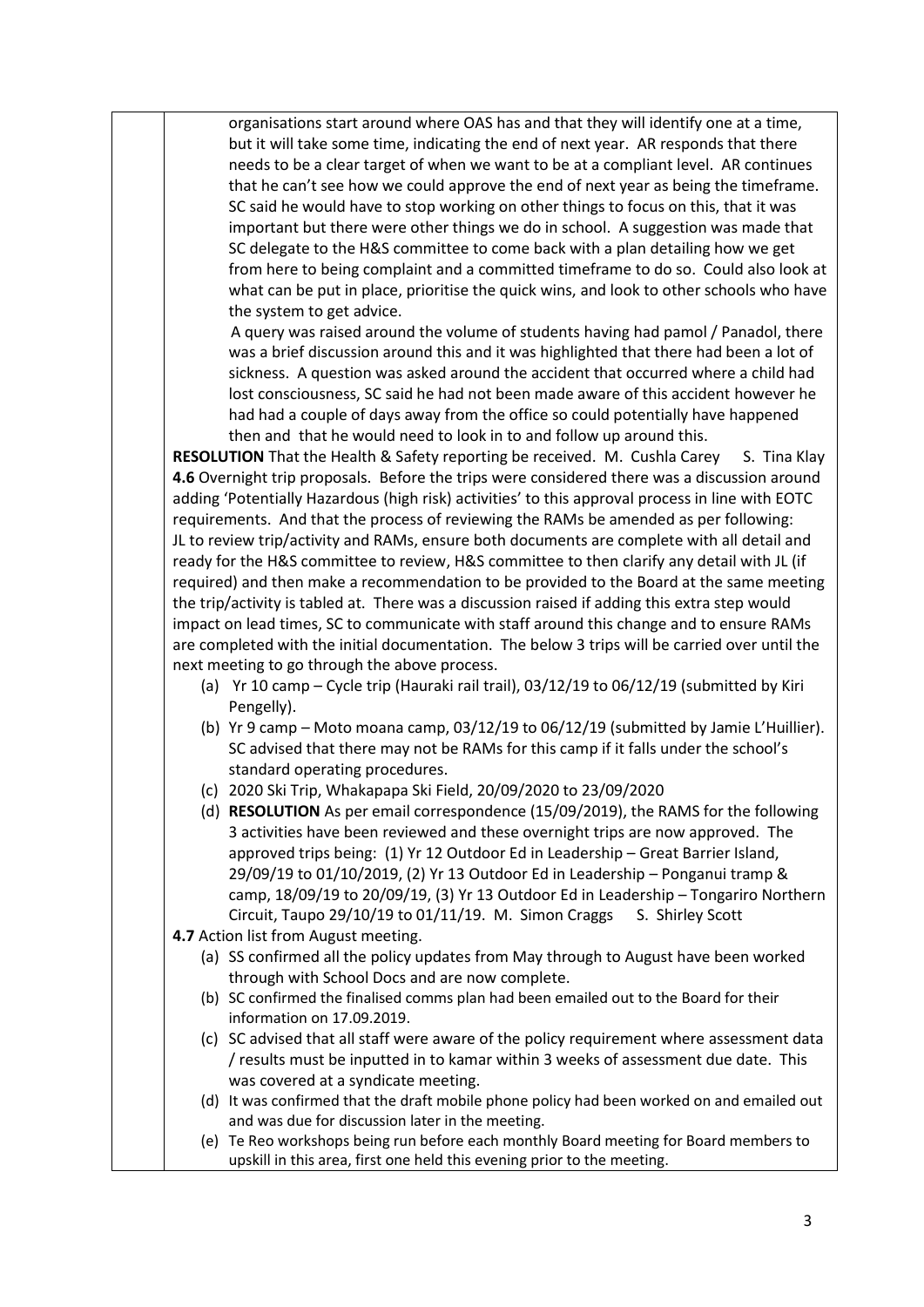|             | (f) TK has emailed Adele at Credit on Call regarding the agreed changes to procedure /                                                                                                                                                                                                                                                   |
|-------------|------------------------------------------------------------------------------------------------------------------------------------------------------------------------------------------------------------------------------------------------------------------------------------------------------------------------------------------|
|             | process around the school house requirements.                                                                                                                                                                                                                                                                                            |
|             | (g) Student council trampoline initiative was discussed at H&S committee meeting held last                                                                                                                                                                                                                                               |
|             | week. The cost of the project would be substantial, the initiative has now been parked.                                                                                                                                                                                                                                                  |
|             | (h) SI confirmed RB had been updated on reporting requirements discussed last meeting.                                                                                                                                                                                                                                                   |
| (i)         | SC confirmed the property/grounds staff and office ladies had been inducted on new Safe<br>365 system.                                                                                                                                                                                                                                   |
| (j)         | SC talked through a financials comparative between current donations received versus<br>what the figure would look like under the new donation waiver initiative, indicating that<br>the school would be approx. \$21K better off moving to the donation waiver and that he<br>would recommend this. There was a discussion around this. |
|             | MINUTE: Based on the above the Board agree to opt in to the MOE Donations Scheme<br>The Board understands that by doing this it means the school must not ask students'<br>families and whanau for donations, except for overnight camps. M. Simon Craggs                                                                                |
|             | S. Chris Lees                                                                                                                                                                                                                                                                                                                            |
|             | (k) SC updated everyone on the request sent to MOE re the alteration to home zone                                                                                                                                                                                                                                                        |
|             | submission. SC advised that MOE are currently drawing up a map to send out for                                                                                                                                                                                                                                                           |
|             | consultation, SC is awaiting this to be completed. AR updated the new members as to the<br>background of this and what had been proposed.                                                                                                                                                                                                |
| (1)         | AR gave an update on contact with NZSTA and the facilitator services offered to assist                                                                                                                                                                                                                                                   |
|             | with the planning of the next 3 years. AR currently awaiting the facilitator to make                                                                                                                                                                                                                                                     |
|             | contact re potential days for the strategy / planning day. Preferred days were                                                                                                                                                                                                                                                           |
|             | discussed. AR advised that SLT would be participating in this day also. Raw data from                                                                                                                                                                                                                                                    |
|             | the parent and staff survey will be supplied to all board members to consider prior to                                                                                                                                                                                                                                                   |
|             | the day, this will be part of the pre-read requirement. A structure of the day will also                                                                                                                                                                                                                                                 |
|             | be given prior so everyone is aware of how this will look.                                                                                                                                                                                                                                                                               |
|             | (m) The handout with a summary from the Wellbeing summit day was distributed to all                                                                                                                                                                                                                                                      |
|             | again and discussed. It was highlighted that it had been expected that this would<br>detail key themes and next steps (goals / actions), outcomes from actions                                                                                                                                                                           |
|             | implemented to date and where to from here. However the report lacked all of this                                                                                                                                                                                                                                                        |
|             | information. There was a discussion around this. It was also raised that the document                                                                                                                                                                                                                                                    |
|             |                                                                                                                                                                                                                                                                                                                                          |
|             | did not reflect the themes of the whole day and felt pretty light in terms of content.                                                                                                                                                                                                                                                   |
|             | AR gave context of the day to new board members, stating the day had been held<br>early term 2, a teacher only day had been dedicated for this day so it was a big deal in                                                                                                                                                               |
|             |                                                                                                                                                                                                                                                                                                                                          |
|             | terms of commitment from the school and that staff along with some students and                                                                                                                                                                                                                                                          |
|             | Board members had attended, so people had given up their time to take part. SC                                                                                                                                                                                                                                                           |
|             | talked through the day in more detail and said that the report was not a good                                                                                                                                                                                                                                                            |
|             | reflection of the day. It was also highlighted that the report had come too long after<br>the event.                                                                                                                                                                                                                                     |
|             | (n) SC advised that the meeting had been held on Monday to rejig the design of the                                                                                                                                                                                                                                                       |
|             | student achievement report so the board could easily identify what the issues are in                                                                                                                                                                                                                                                     |
|             | order to understand if / what resources could help the students. The new look will be                                                                                                                                                                                                                                                    |
|             | reflected in the next report.                                                                                                                                                                                                                                                                                                            |
| 4.8 General |                                                                                                                                                                                                                                                                                                                                          |
|             | (a) SS gave a short powerpoint presentation to provide an update on Kahui Ako progress.                                                                                                                                                                                                                                                  |
|             | (b) RESOLUTION: As per email correspondence (02/09/2019), the Board approve staff<br>member Dayna Kikkert to be added to the list of authorised staff members who can                                                                                                                                                                    |
|             |                                                                                                                                                                                                                                                                                                                                          |
|             | apply restraint. M. Aaron Reese<br>S. Simon Craggs                                                                                                                                                                                                                                                                                       |
|             | (c) SC sought approval from the Board for the proposed 2020 school term dates. SC                                                                                                                                                                                                                                                        |
|             | spoke of a potential change to the TODs if comms received, at present there had not                                                                                                                                                                                                                                                      |
|             | been anything specific for Area Schools provided. There were no questions raised, all                                                                                                                                                                                                                                                    |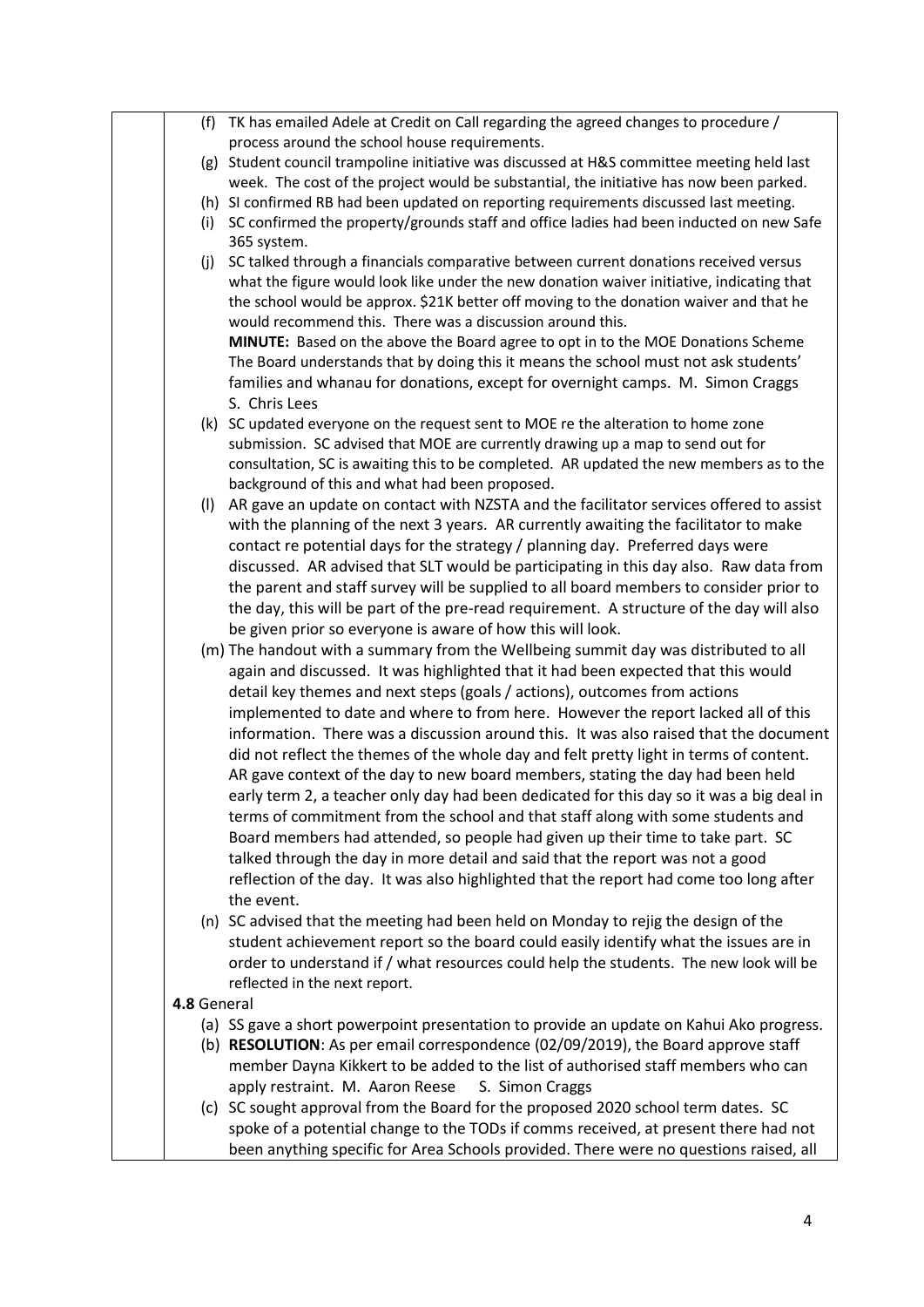|   | agreed to proposed term dates. RESOLUTION: The Board approve the term dates as                    |
|---|---------------------------------------------------------------------------------------------------|
|   | presented this evening by SC. M. Aaron Reese<br>S. Tina Klay                                      |
|   | (d) SC gave an update on the 2020 Out of Zone enrolment application processes (two had            |
|   | been conducted) and where the numbers were at for the places previously approved                  |
|   | earlier in the year. It was determined that the likely number of places recently                  |
|   | advertised should be revised to 21 places based on the discussions / rationale given              |
|   | around home zone update.                                                                          |
| 5 | <b>Strategic decisions</b>                                                                        |
|   | Discussion took place around an OAS Cellphone policy and different scenarios proposed and         |
|   | worked through until there was consensus of detail to form this policy. Consequences for          |
|   | breaches were also determined. The timing of implementation of the policy was agreed to. It       |
|   | was also noted that the policy needed to be communicated across multiple channels and             |
|   |                                                                                                   |
|   | included in enrolment packs for new students.                                                     |
|   | MINUTE: It was agreed that from here the policy be drafted and the Board delegate SC and          |
|   | AR authority to sign off the policy incorporating all of the agreed elements. School              |
|   | management to then implement the rollout and communication. M. Tina Klay<br>S. Shirley            |
|   | Scott                                                                                             |
| 6 | <b>Strategic discussions</b>                                                                      |
|   | Principal's report was tabled, SC was asked to update on the actions that were at risk of not     |
|   | being completed this year. SC highlighted and talked to the following actions which have been     |
|   | flagged: Team leaders to receive training in Arinui and Coaching leadership - SC advising that    |
|   | training only delivered this term to those who have requested help. The strategic plan review     |
|   | process was only beginning now but date and facilitator were being set up for early next term.    |
|   | A question was asked around the communications plan, the report said it was finalised but         |
|   | had it been implemented. SC advised that it had gone on line today and all staff were now         |
|   | expected to follow the process, SC also advised that he had also signaled the new                 |
|   | communications plan at an earlier staff meeting. A question was raised around the statement       |
|   | 'Initiated PB4L process' and what this actually meant, SC clarified that it was the strategy that |
|   | had been initiated. They had been advised to focus on hammering values for the rest of the        |
|   | year and work on the behavior matrix and rework through that. SC advised that Suzanne             |
|   | Amodeo had been appointed in the PB4L coordinator role.                                           |
|   | A question was asked if there was going to be a review of the current integrated model to         |
|   |                                                                                                   |
|   | separate English out. SC responded that he was pretty happy with the program as it is, he         |
|   | hadn't seen any drop off. There was a discussion that Integrated studies had been around for      |
|   | 3 years now and there should be assurance that the curriculum is covered for both English and     |
|   | Social Studies. It was also asked with the introduction of Wellbeing that it needed to be         |
|   | checked and assured that Health & Wellbeing were not doubling up on content.                      |
|   | CL raised a question around writing and what had been put in place. SS advised that they          |
|   | won't come together until term 4 when they can get released. CL asked if it will flow through     |
|   | the school, it was clarified that moderation discussions would be going right the way through     |
|   | the school. They will be unpacking the curriculum together, looking at what kids are struggling   |
|   | to overcome at what levels. Progression of sentence, paragraph then genre specific stuff -        |
|   | they will be unpacking a clear pathway. There was a discussion around building in                 |
|   | development for kids who are higher in curriculum levels.                                         |
|   | SC advised that the feedback around the student achievement data had been taken on board          |
|   | and this will be reflected in this terms reporting.                                               |
|   | AR highlighted that SC had given a broad review about what Bek Galloway had been in school        |
|   | for. SC advised that Bek was the key consultant on play based learning / student agency           |
|   | (applicable for years 1 to 8). That Bek had previously been in and observed and then held         |
|   | meetings around positives and work ons. Bek was currently back to do more observations,           |
|   |                                                                                                   |
|   | more meetings and recommendations. AR advised that this strategically was a big change for        |